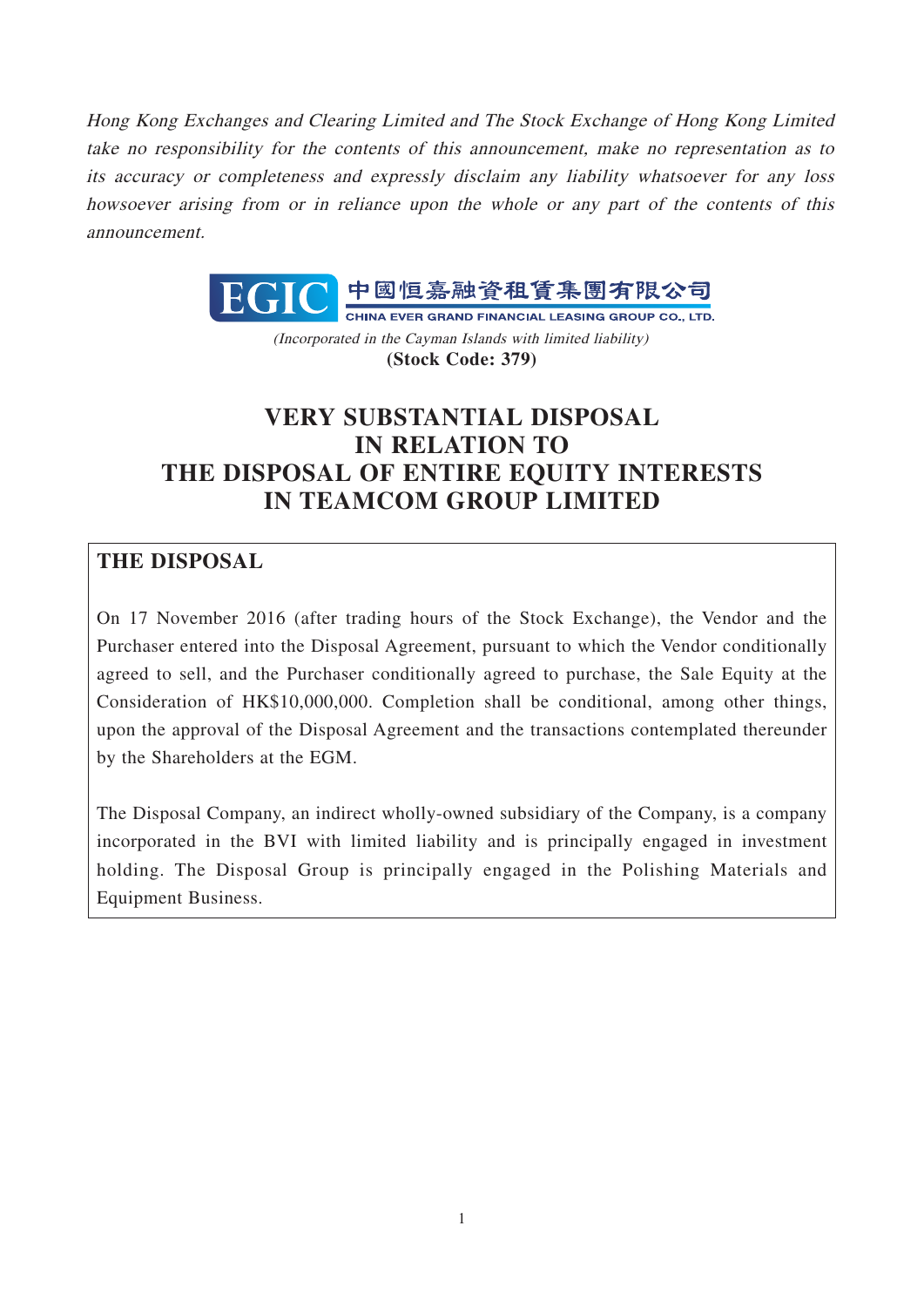### **LISTING RULES IMPLICATIONS**

As one of the applicable percentage ratios set forth under Rule 14.07 of the Listing Rules in respect of the Disposal is 75% or more, the Disposal constitutes a very substantial disposal of the Company under Chapter 14 of the Listing Rules and is therefore subject to the reporting, announcement and shareholders' approval requirements under Chapter 14 of the Listing Rules. The EGM will be convened and held for the Shareholders to consider and, if thought fit, to approve the Disposal.

# **GENERAL**

A circular containing, among other things, details of the Disposal Agreement and the Disposal Group, the financial information of the Group, the financial information of the Disposal Group, the notice convening the EGM and other information as required under the Listing Rules is expected to be despatched to the Shareholders on or before 9 December 2016, so as to allow sufficient time for the preparation of the relevant information for inclusion in the circular.

**Completion of the Disposal is conditional upon the satisfaction of the conditions set out in the sections headed "Conditions precedent" in this announcement, including the approval of the Disposal Agreement and the transactions contemplated thereunder by the Shareholders at the EGM. Accordingly, the Disposal may or may not proceed. Shareholders and potential investors should therefore exercise caution when dealing in the securities of the Company.**

### **INTRODUCTION**

On 17 November 2016 (after trading hours of the Stock Exchange), the Vendor and the Purchaser entered into the Disposal Agreement, pursuant to which the Vendor conditionally agreed to sell, and the Purchaser conditionally agreed to purchase, the Sale Equity.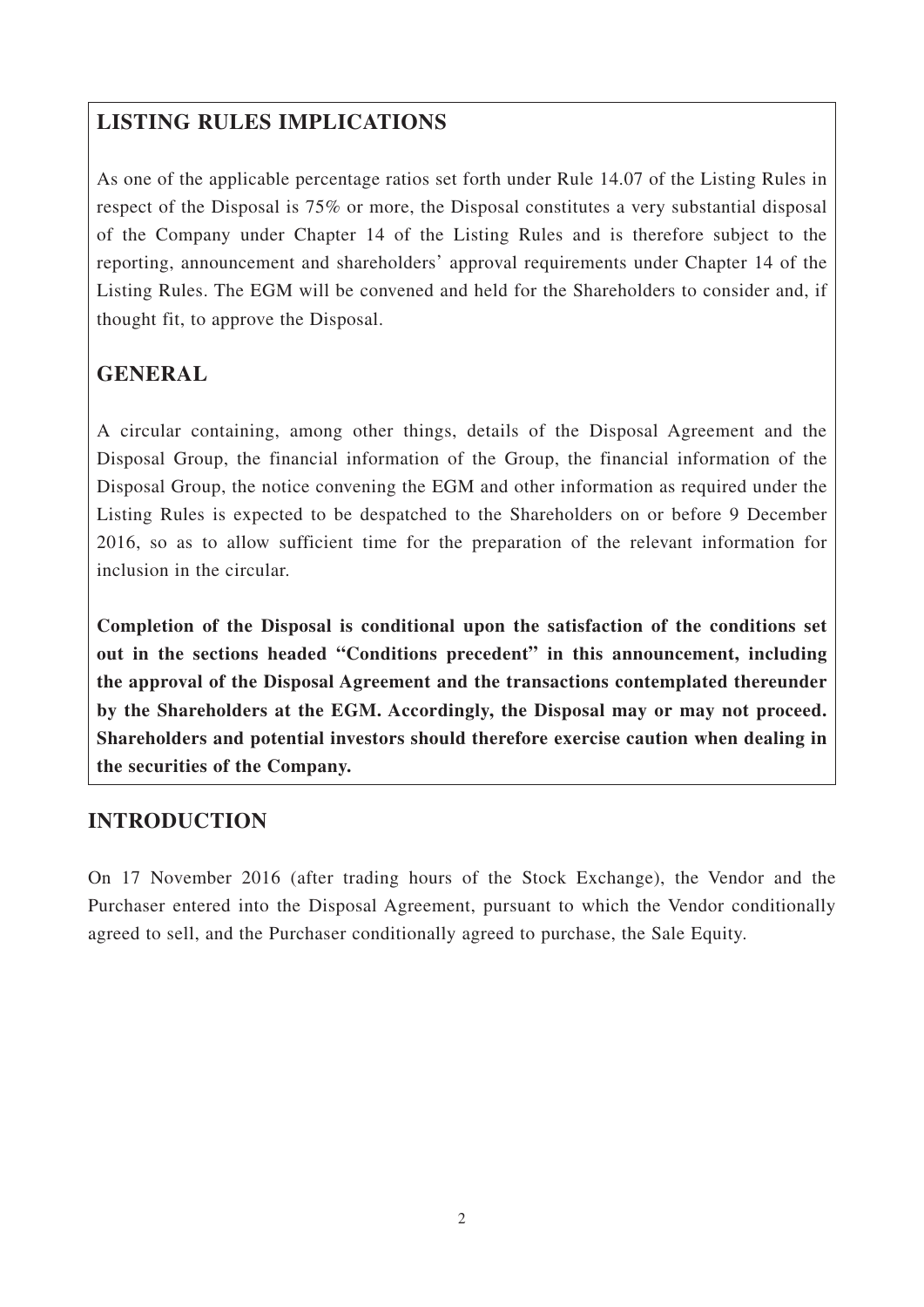### **THE DISPOSAL AGREEMENT**

#### **Date**

17 November 2016 (after trading hours of the Stock Exchange)

#### **Parties**

Vendor : Lucky Ride Investments Limited Purchaser : Harmonic Lead Limited

Lucky Ride Investments Limited, a company incorporated in the BVI with limited liability, is a wholly-owned subsidiary of the Company, and is principally engaged in investment holding.

To the best knowledge, information and belief of the Directors having made all reasonable enquiries, (i) the Purchaser is a company incorporated in Republic of Seychelles and is principally engaged in investment holding; and (ii) the Purchaser and its ultimate beneficial owner(s) are Independent Third Parties.

#### **Assets to be disposed of**

Pursuant to the Disposal Agreement, the Vendor shall dispose of the Sale Equity, representing the entire equity interests in the Disposal Company. The Disposal Company is principally engaged in investment holding. The Disposal Group is principally engaged in the provision of manufacture and trading of polishing materials and equipment (the "**Polishing Materials and Equipment Business**").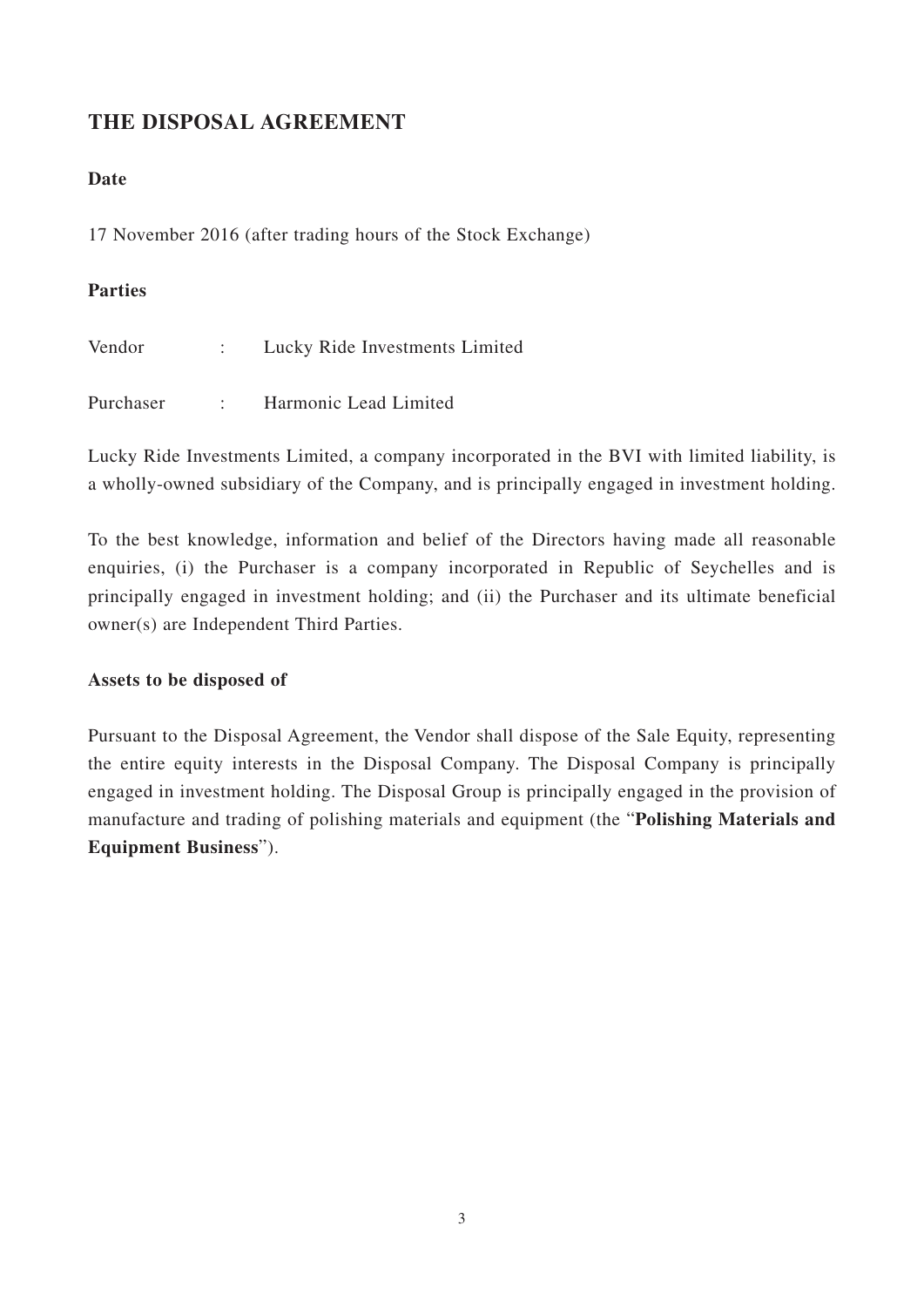#### **Consideration**

The Consideration of the Disposal is HK\$10,000,000 which will be settled in the following manners:

- (i) the first instalment in the sum of HK\$5,000,000 to be paid by the Purchaser by way of wire transfer to the Vendor on or before the seventh Business Day after the Completion Date; and
- (ii) the second instalment in the sum of HK\$5,000,000 to be paid immediately by the Purchaser by way of wire transfer to the Vendor on or before the date falling on the date of the first anniversary of the Completion Date.

#### **Basis of consideration**

As at 30 June 2016, the unaudited net asset value of the Disposal Group was approximately HK\$104,106,000. Completion of the Disposal is conditional upon, among other thing, the Company, a subsidiary of the Disposal Company and the Disposal Company entering into the waiver documents, pursuant to which the Disposal Company and the Remaining Group shall waive the mutual debts due from each other effectively, of which the net amount due from the Remaining Group to the Disposal Group is approximately HK\$73,622,000. After waiving the net amount due from the Remaining Group to the Disposal Group, the adjusted unaudited net asset value of the Disposal Group as at 30 June 2016 would be approximately HK\$30,484,000.

The Consideration was determined after arm's length negotiation between the Vendor and the Purchaser with reference to the (i) adjusted unaudited net asset value of the Disposal Group of approximately HK\$30,484,000 after waiving an amount due from the Remaining Group to the Disposal Group of approximately HK\$73,622,000; (ii) the unaudited consolidated loss after taxation of the Disposal Group for the two years ended 31 December 2014 and 2015 and for the six months ended 30 June 2016 of approximately HK\$4,540,000, HK\$6,503,000 and HK\$7,253,000, respectively; and (iii) the expected continuing loss-making condition due to the continuing difficult operating environment of the Polishing Materials and Equipment Business as detailed in the section headed "Reasons for and benefit of the Disposal" below.

The Directors consider that the terms and conditions of the Disposal are fair and reasonable and are on normal commercial terms and are in the best interests of the Company and the Shareholders as a whole.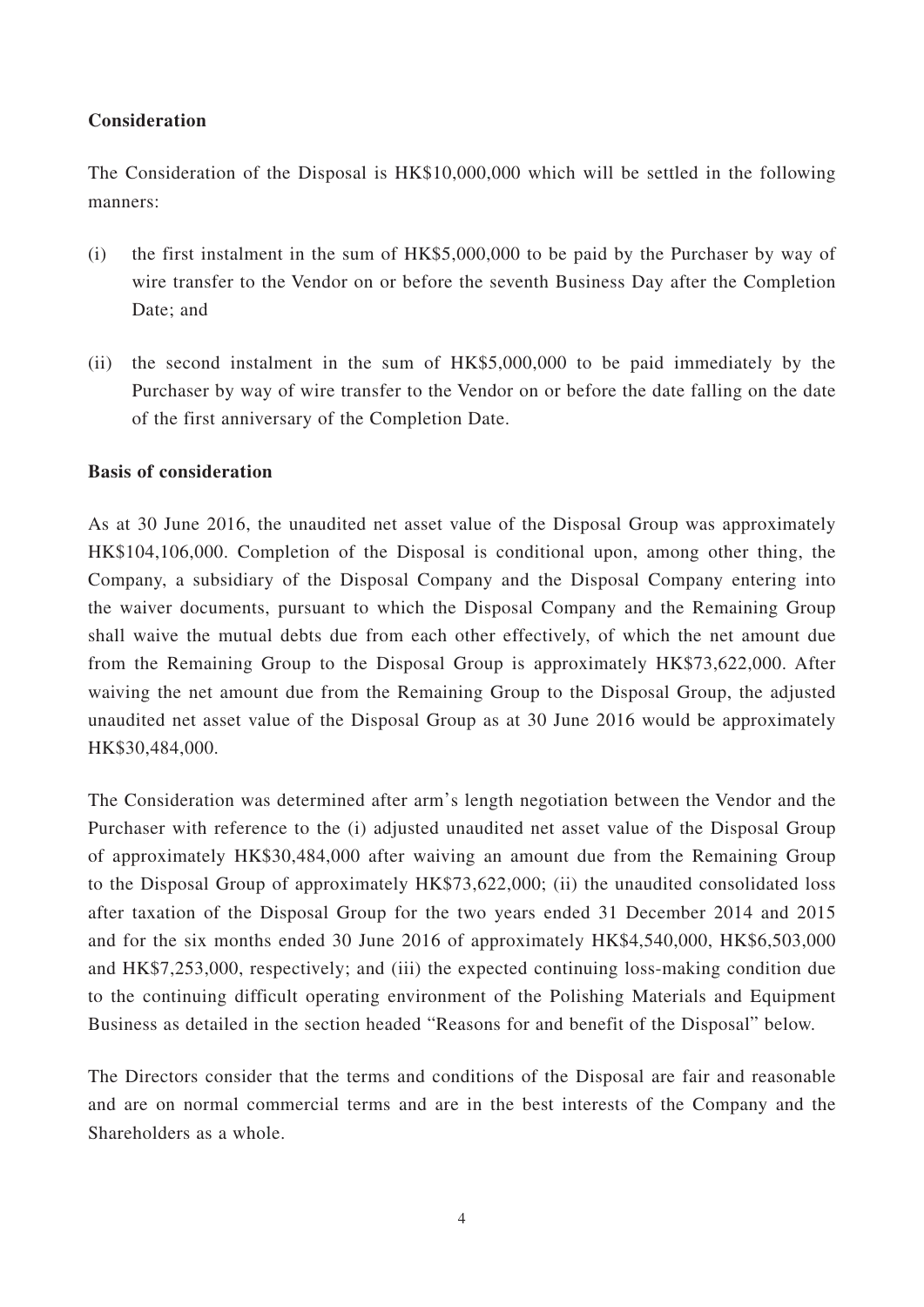#### **Conditions precedent**

Completion of the Disposal Agreement is conditional upon (i) waiving of the net amount due from the Remaining Group to the Disposal Group of approximately HK\$73,622,000; and (ii) passing by the Shareholders of the ordinary resolution(s) at the EGM to approve the Disposal Agreement and the transactions contemplated thereunder.

In the event that the above conditions are not fulfilled on or before Long Stop Date (or such other date that may be agreed by the parties in writing), the Disposal Agreement shall lapse and none of the parties to the Disposal Agreement shall have any further obligations towards the other thereunder except for any antecedent breaches of the Disposal Agreement (if any).

#### **Completion**

Completion shall take place upon fulfilment of the conditions precedent under the Disposal Agreement.

Upon Completion, the Company will cease to hold any equity interest in the Disposal Company and the results of the Disposal Group will no longer be consolidated into the consolidated financial statements of the Company.

### **INFORMATION ON THE DISPOSAL GROUP**

The Disposal Company, an indirect wholly-owned subsidiary of the Company, is a company incorporated in the BVI with limited liability and is principally engaged in investment holding. The Disposal Group is principally engaged in the Polishing Materials and Equipment Business.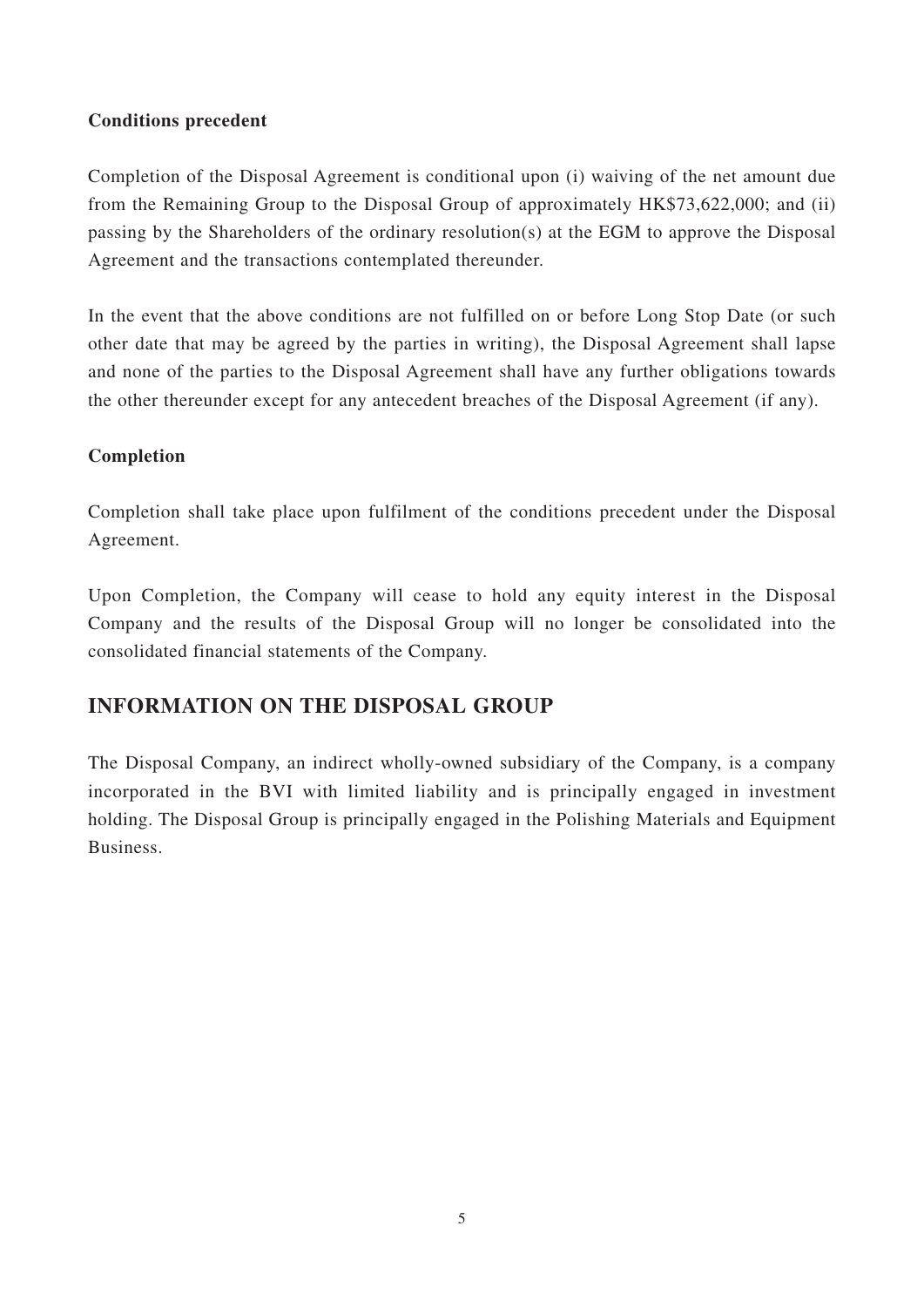#### **Financial information of the Disposal Group**

Set out below is extracted financial information of the Disposal Group as extracted from its unaudited management accounts prepared in accordance with the HKFRSs for the two years ended 31 December 2014 and 2015 and six months ended 30 June 2016:

|                          |                                   |                 | For the                     |
|--------------------------|-----------------------------------|-----------------|-----------------------------|
|                          | For the year ended<br>31 December |                 | six months<br>ended 30 June |
|                          |                                   |                 |                             |
|                          | 2014                              | 2015            | 2016                        |
|                          | <b>HK\$'000</b>                   | <b>HK\$'000</b> | <b>HK\$'000</b>             |
| Turnover                 | 89,797                            | 82,767          | 22,091                      |
| Net loss before taxation | (4,513)                           | (6,489)         | (7,253)                     |
| Net loss after taxation  | (4,540)                           | (6,503)         | (7,253)                     |
|                          |                                   |                 | As at                       |
|                          | As at 31 December                 |                 | 30 June                     |
|                          | 2014                              | 2015            | 2016                        |
|                          | <b>HK\$'000</b>                   | <b>HK\$'000</b> | <b>HK\$'000</b>             |
| Total assets             | 118,463                           | 125,000         | 117,617                     |
| Total liabilities        | (10,788)                          | (13, 641)       | (13,511)                    |
| Net assets               | 107,675                           | 111,359         | 104,106                     |

As at 30 June 2016, the unaudited net asset value of the Disposal Group was approximately HK\$104,106,000. Total assets of the Disposal Group were approximately HK\$117,617,000 as at 30 June 2016 which were mainly made up of an amount due from the Remaining Group to the Disposal Group of approximately HK\$73,622,000 as of 30 June 2016.

After waiving the amount due from the Remaining Group to the Disposal Group of approximately HK\$73,622,000, the adjusted unaudited net asset value of the Disposal Group as at 30 June 2016 would be approximately HK\$30,484,000.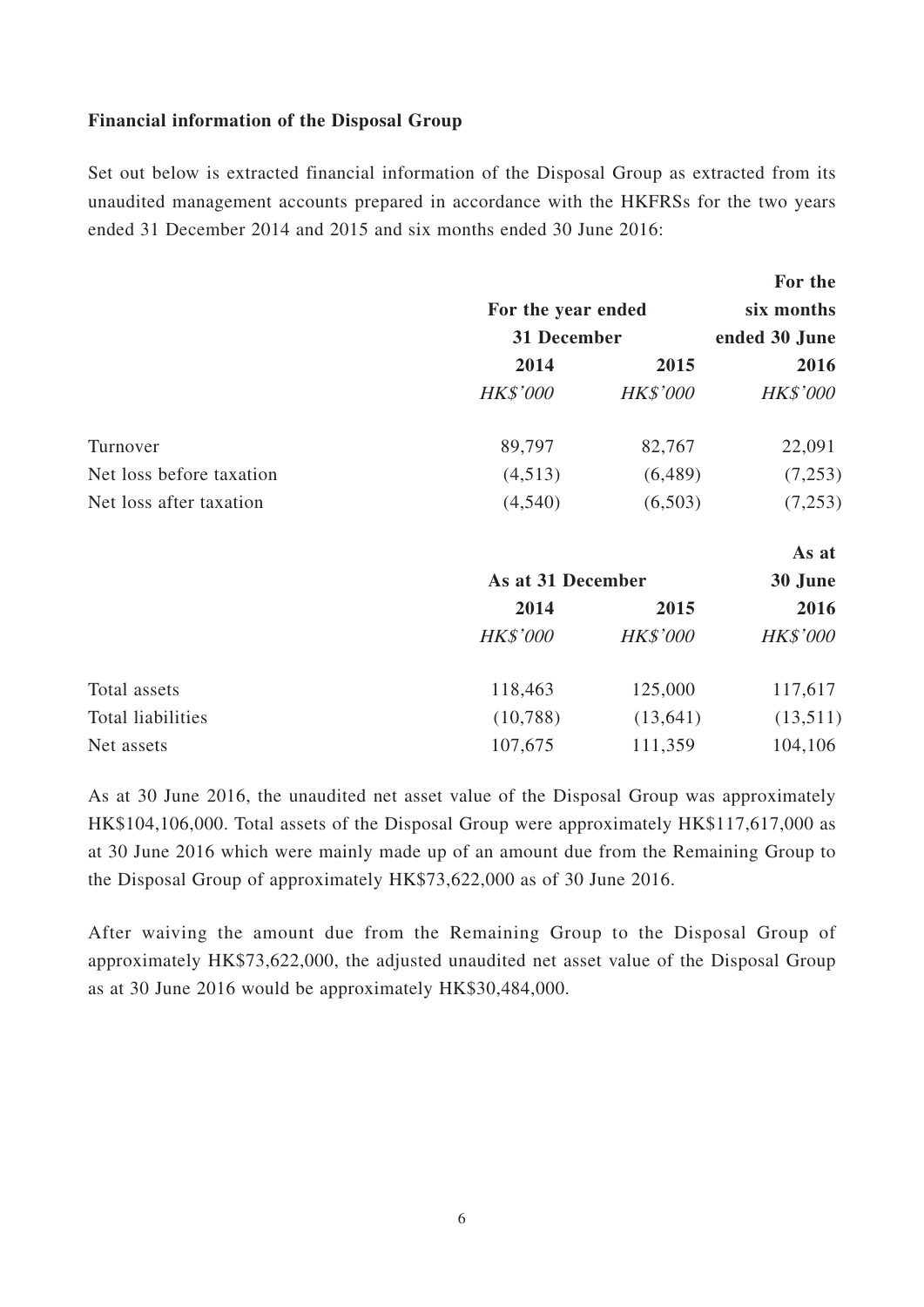### **REASONS FOR AND BENEFIT OF THE DISPOSAL**

The principal business of the Group comprises (i) Polishing Materials and Equipment Business; (ii) trading of equity securities; (iii) investment in terminal and logistics services business; (iv) finance lease; and (v) investment holding. The Polishing Materials and Equipment Business is operated by the Disposal Group.

As shown in the section headed "Financial information of the Disposal Group" above, the revenue of the Polishing Materials and Equipment Business has been loss-making for the two financial years ended 31 December 2014 and 2015 and six months ended 30 June 2016. In fact, the Polishing Materials and Equipment Business has been loss-making since the year ended 31 December 2007. The Directors consider that under the current economic environment, the poor performance of the Polishing Materials and Equipment Business is expected to continue and there is no sign of improvement in the foreseeable future, and the Polishing Materials and Equipment Business would remain a financial burden to the Group as well as ineffective use of resources.

In view of the foregoing, the Directors consider that it is in the interest of the Group and the Shareholders as a whole to seize the aforesaid opportunity to dispose of the Polishing Materials and Equipment Business thereby to cease its adverse impacts brought to the Group, and devote resources to the newly acquired finance lease business.

Taking into consideration of the aforesaid, the Directors consider that the terms and conditions of the Disposal are on normal commercial terms and are fair and reasonable and that the Disposal is in the interests of the Company and the Shareholders as a whole.

# **FINANCIAL EFFECTS OF AND USE OF PROCEEDS FROM THE DISPOSAL**

Upon Completion, the Company will cease to hold any equity interest in the Disposal Company and the results of the Disposal Company will no longer be consolidated into the consolidated financial statements of the Company.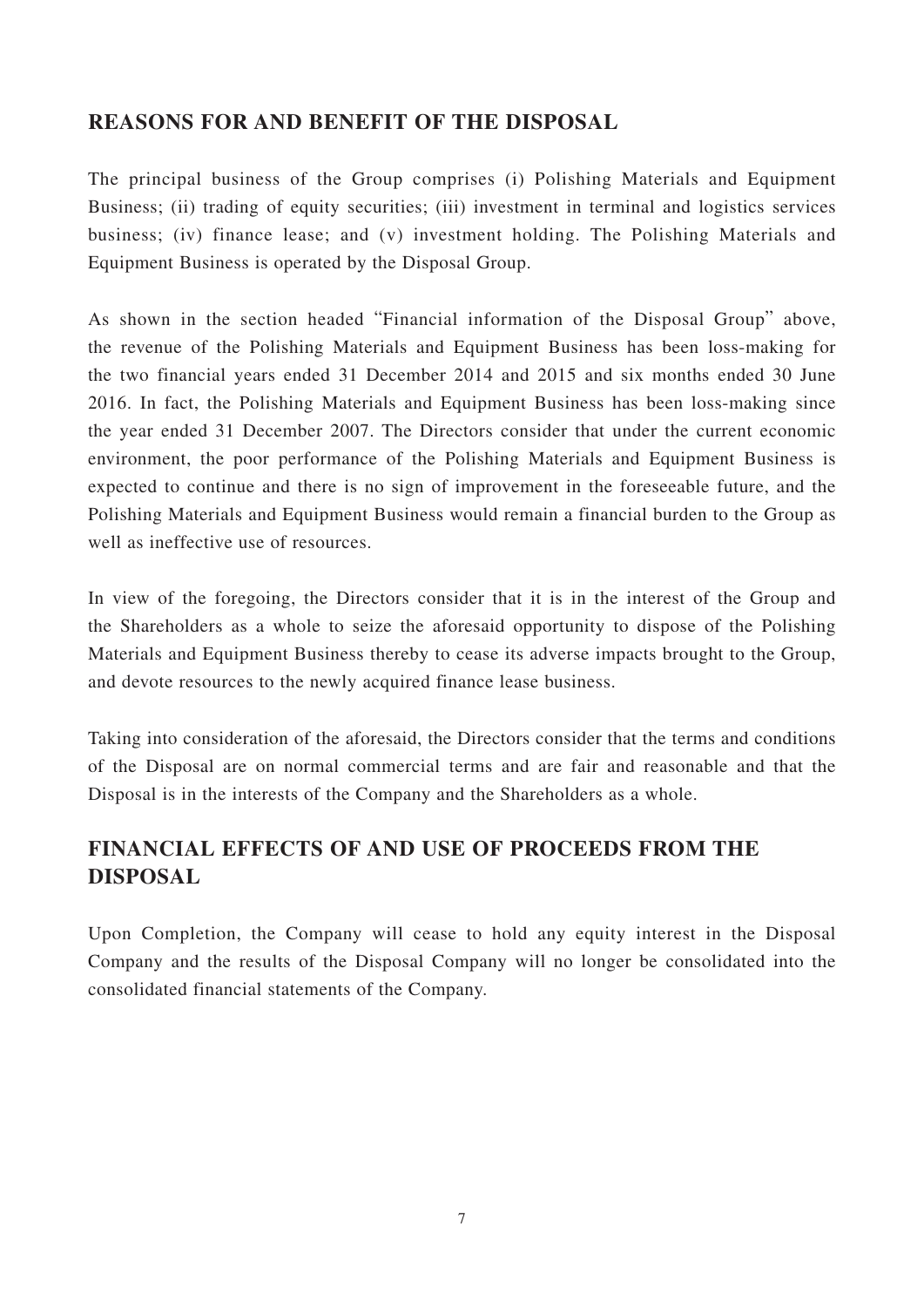For illustrative purpose, based on (i) the adjusted unaudited net asset value of the Disposal Group as at 30 June 2016 of approximately HK\$30,484,000 after waiving the net amount due from the Remaining Group to the Disposal Group of approximately HK\$73,622,000; (ii) the Consideration of HK10,000,000, it is estimated that the Remaining Group will record loss on Disposal of approximately HK\$20,484,000 (subject to audit). The Board intends to apply the net proceeds from the Disposal as general working capital of the Remaining Group.

It should be noted that the aforementioned estimations are for illustrative purpose only and do not purport to represent how the actual financial position of the Remaining Group will be upon Completion.

### **LISTING RULES IMPLICATIONS**

As of the applicable ratios set forth under Rule 14.07 of the Listing Rules is respect of the Disposal is 75% or more, the Disposal constitute a very substantial disposal of the Company under Chapter 14 of the Listing Rules and is therefore subject to the reporting, announcement and the Shareholders' approval requirements under Chapter 14 of the Listing Rules. The EGM will be convened and held for the Shareholders to consider and, if thought fit, to approve the Disposal. To the best of the Directors' knowledge, information and belief having made all reasonable enquiries, no Shareholders have any material interest in the Disposal or are required to abstain from voting at the EGM of the Company to approve the Disposal.

### **GENERAL**

A circular containing, among other things, details of the Disposal Agreement and the Disposal Group, the financial information of the Group, the financial information of the Disposal Group, the notice convening the EGM and other information as required under the Listing Rules is expected to be despatched to the Shareholders on or before 9 December 2016, so as to allow sufficient time for the preparation of the relevant information for inclusion in the circular.

**Completion of the Disposal is conditional upon the satisfaction or, if applicable, waiver of the conditions set out in the sections headed "Conditions precedent" in this announcement, including the approval of the Disposal Agreement and the transactions contemplated thereunder by the Shareholders at the EGM. Accordingly, the Disposal may or may not proceed. Shareholders and potential investors should therefore exercise caution when dealing in the securities of the Company.**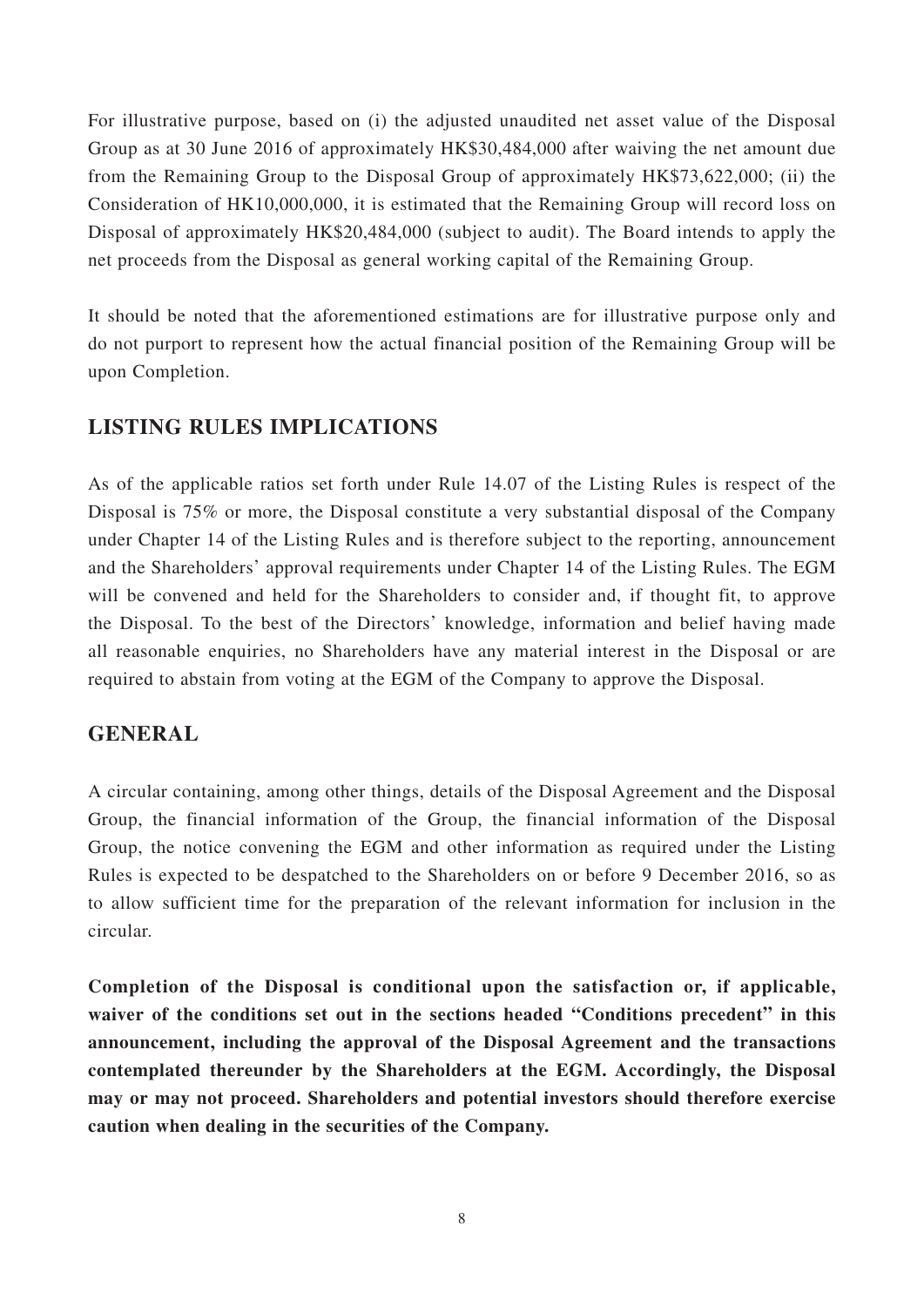# **DEFINITIONS**

In this announcement, unless the context otherwise requires, the following terms shall have the following meanings:

| "Applicable laws"     | with respect to any persons, any laws, rules, regulations,<br>directives, treaties, decrees or orders of any governmental<br>or regulatory authority that are applicable to and binding on<br>such person                     |
|-----------------------|-------------------------------------------------------------------------------------------------------------------------------------------------------------------------------------------------------------------------------|
| "Board"               | the board of Directors                                                                                                                                                                                                        |
| "BVI"                 | the British Virgin Islands                                                                                                                                                                                                    |
| "Business Day"        | a day (other than a Saturday, Sunday and public holiday)<br>on which licensed banks are generally open for business in<br>Hong Kong and the PRC throughout their normal business<br>hours                                     |
| "Company"             | China Ever Grand Financial Leasing Group Co., Ltd., a<br>Cayman Island incorporated company with limited liability,<br>and the issued Shares of which are listed on the main board<br>of the Stock Exchange (stock code: 379) |
| "Completion"          | completion of the transfer of the Sale Equity in accordance<br>with the terms and conditions of the Disposal Agreement                                                                                                        |
| "Completion Date"     | the 3rd Business Day after the day the last of the conditions<br>set out in Clause 4 has been satisfied (or such other date<br>as may be agreed between the Vendor and the Purchaser in<br>writing)                           |
| "connected person(s)" | has the meaning ascribed to it under Chapter 14A of the<br><b>Listing Rules</b>                                                                                                                                               |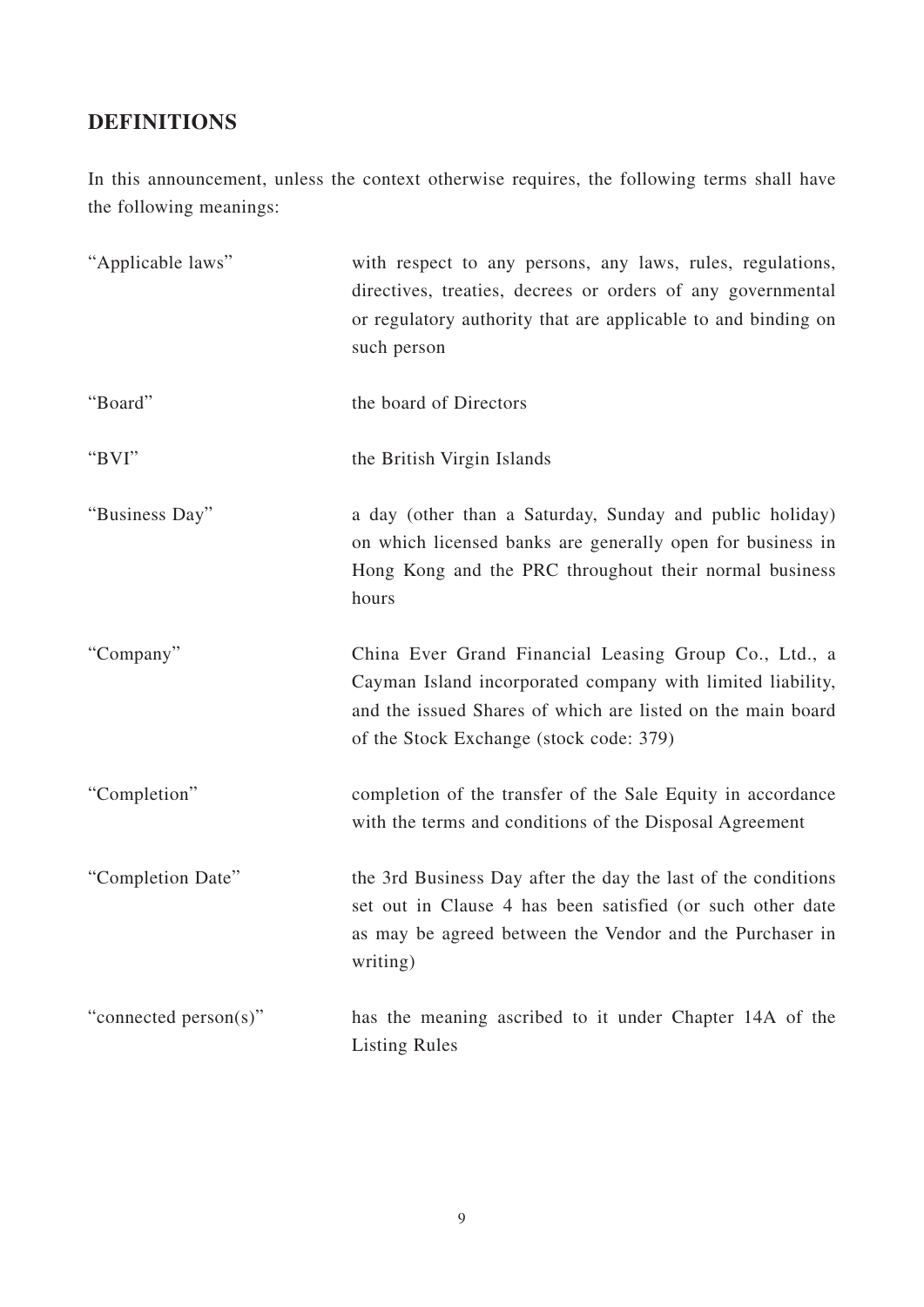| "Consideration"      | the consideration for the Disposal amounting to<br>HK\$10,000,000                                                                                                                              |
|----------------------|------------------------------------------------------------------------------------------------------------------------------------------------------------------------------------------------|
| " $Directory$ "      | director(s) of the Company                                                                                                                                                                     |
| "Disposal"           | the disposal of the Sale Equity by the Vendor to the<br>Purchaser, on and subject to the terms and conditions of the<br>Disposal Agreement                                                     |
| "Disposal Agreement" | the agreement dated 17 November 2016 entered into<br>between the Vendor and the Purchaser in respect of the<br>Disposal                                                                        |
| "Disposal Company"   | Teamcom Group Limited, a company established in the<br>BVI with limited liability and an indirect wholly owned<br>subsidiary of the Company                                                    |
| "Disposal Group"     | the Disposal Company and its subsidiaries                                                                                                                                                      |
| "EGM"                | the extraordinary general meeting of the Company to be<br>convened and held to consider and, if thought fit, approve<br>the Disposal Agreement and the transactions contemplated<br>thereunder |
| "Group"              | the Company and its subsidiaries                                                                                                                                                               |
| "HKFRSs"             | Hong Kong Financial Reporting Standards issued by the<br>Hong Kong Institute of Certified Public Accountants                                                                                   |
| "Hong Kong"          | the Hong Kong Special Administrative Region of the<br>People's Republic of China                                                                                                               |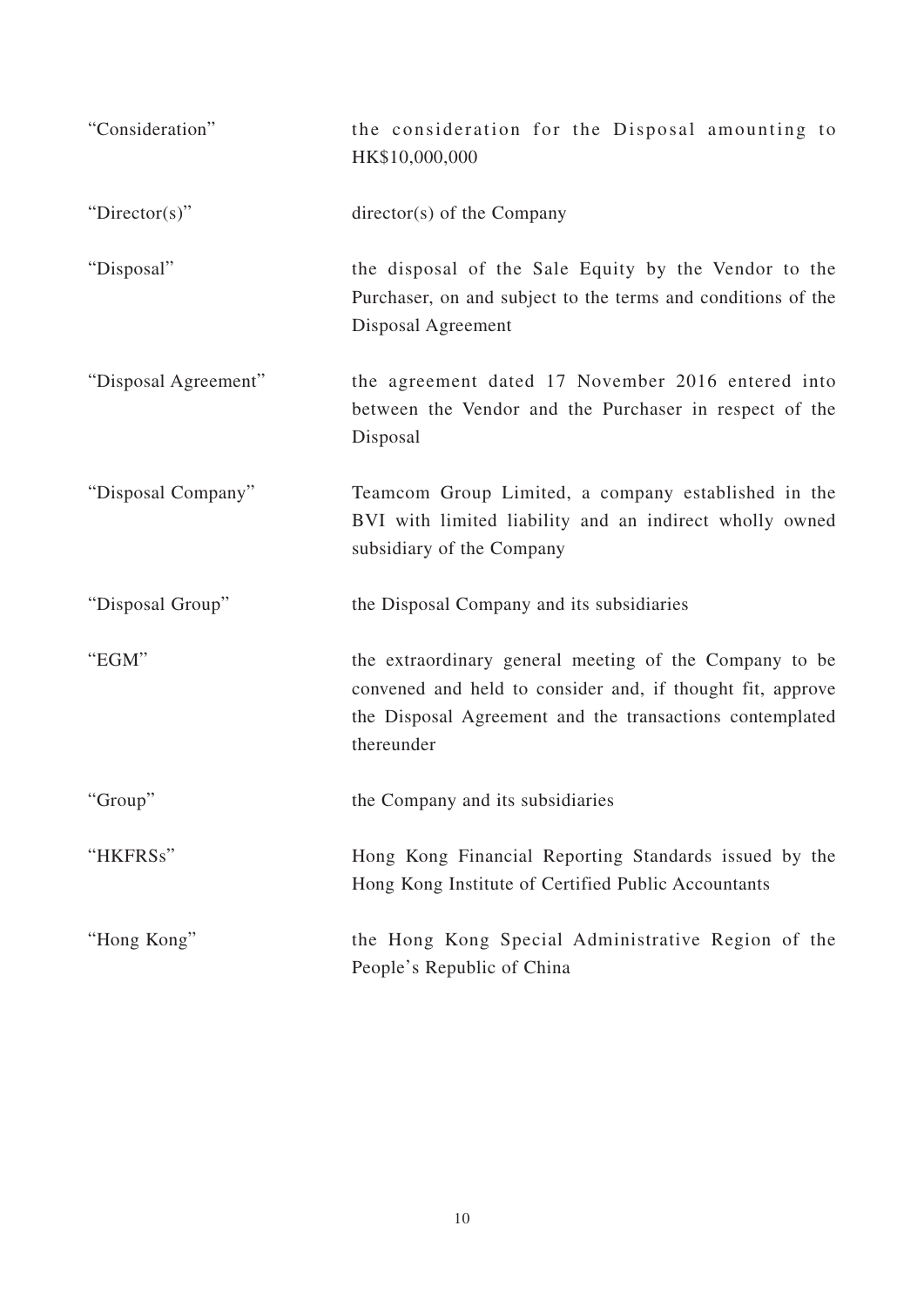| "Independent<br>Third Party(ies)" | any person(s) or company(ies) and their respective ultimate<br>beneficial owner(s) who are third parties independent of the<br>Company and its connected persons |
|-----------------------------------|------------------------------------------------------------------------------------------------------------------------------------------------------------------|
| "Listing Rules"                   | the Rules Governing the Listing of Securities on the Stock<br>Exchange                                                                                           |
| "Long Stop Date"                  | 31 March 2017 or such date as may be mutually agreed<br>between the Vendor and Purchaser                                                                         |
| "PRC"                             | the People's Republic of China, which, for the purpose of<br>this announcement, shall exclude Hong Kong, Macau and<br>Taiwan                                     |
| "Purchaser"                       | Harmonic Lead Limited, a company incorporated in<br>Republic of Seychelles, an Independent Third Party                                                           |
| "Remaining Group"                 | the Company and its subsidiaries excluding the Disposal<br>Group                                                                                                 |
| "Sale Equity"                     | the entire equity interests of the Disposal Company                                                                                                              |
| "Share $(s)$ "                    | ordinary share(s) of HK\$0.01 each in the share capital of the<br>Company                                                                                        |
| "Shareholder(s)"                  | the holder(s) of the Shares                                                                                                                                      |
| "Stock Exchange"                  | The Stock Exchange of Hong Kong Limited                                                                                                                          |
| "Vendor"                          | Lucky Ride Investments Limited, a company incorporated in<br>the BVI with limited liability, a wholly-owned subsidiary of<br>the Company                         |